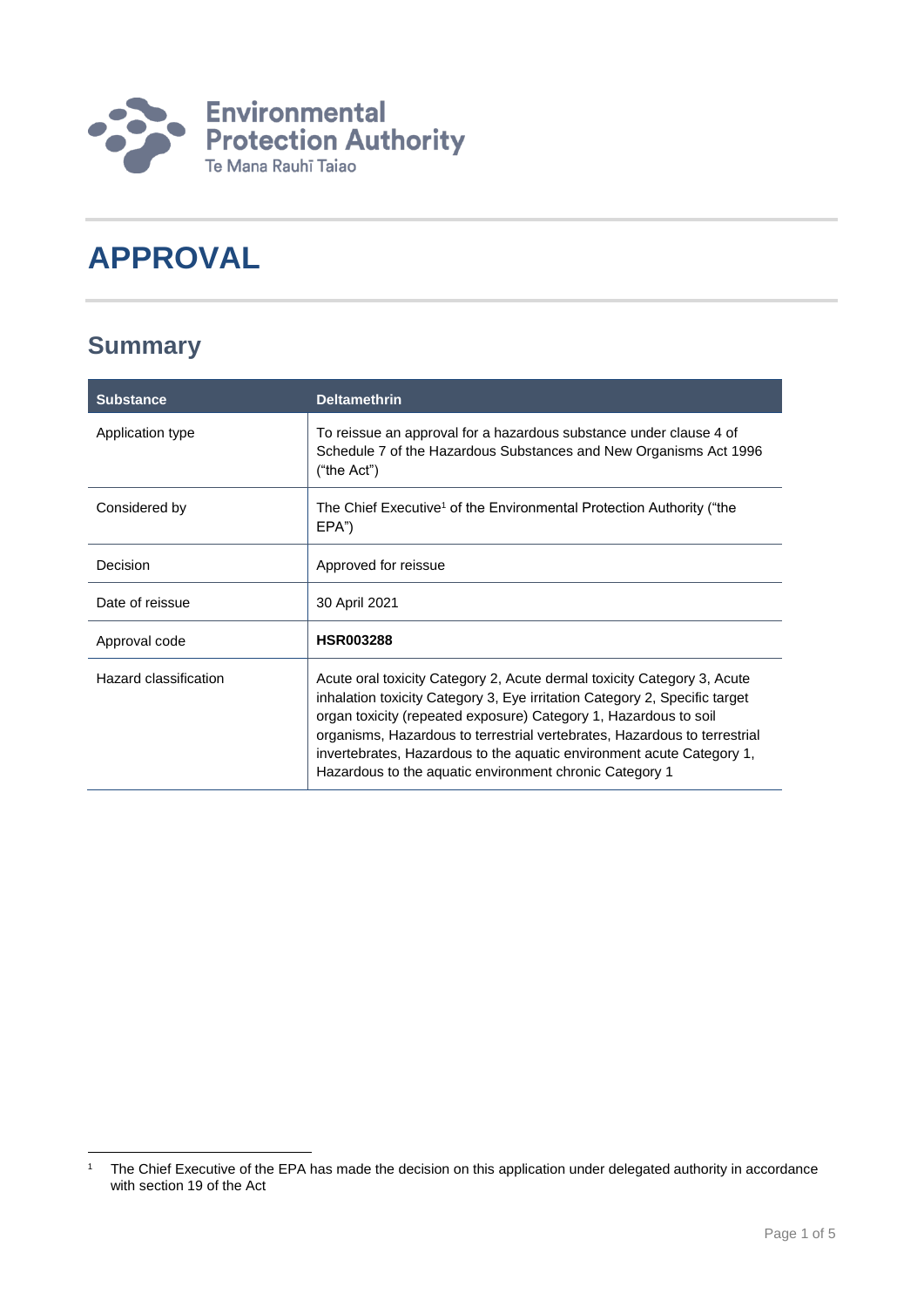### **Decision**

- 1.1. Pursuant to clause 4 of Schedule 7 of the Act, I have considered this approval to reissue.
- 1.2. I have considered the matters raised in sections 4 to 8 of the Act but, given the nature of the reissue is administrative, there are no further considerations required in order to achieve the purpose of the Act.
- 1.3. I consider it appropriate to reissue approval HSR003288 with the controls set out in the Appendix in accordance with clause 4 of Schedule 7 of the Act. Therefore the reissued approval is now made under section 29 of the Act, in accordance with clause 4(5) of Schedule 7, and Schedule 7 no longer applies to the reissued approval. Given the hazard classification system comes into effect from 30 April 2021, this decision will have effect from that date.
- 1.4. The transitional provisions of the Labelling Notice, Safety Data Sheets Notice and Packaging Notice apply to this reissued approval for the transitional period which begins on the date of reissue and ends on 30 April 2025.

Allearn Al

*Signed by:* **Date: 16 April 2021**

Dr Allan L Freeth **Chief Executive, EPA**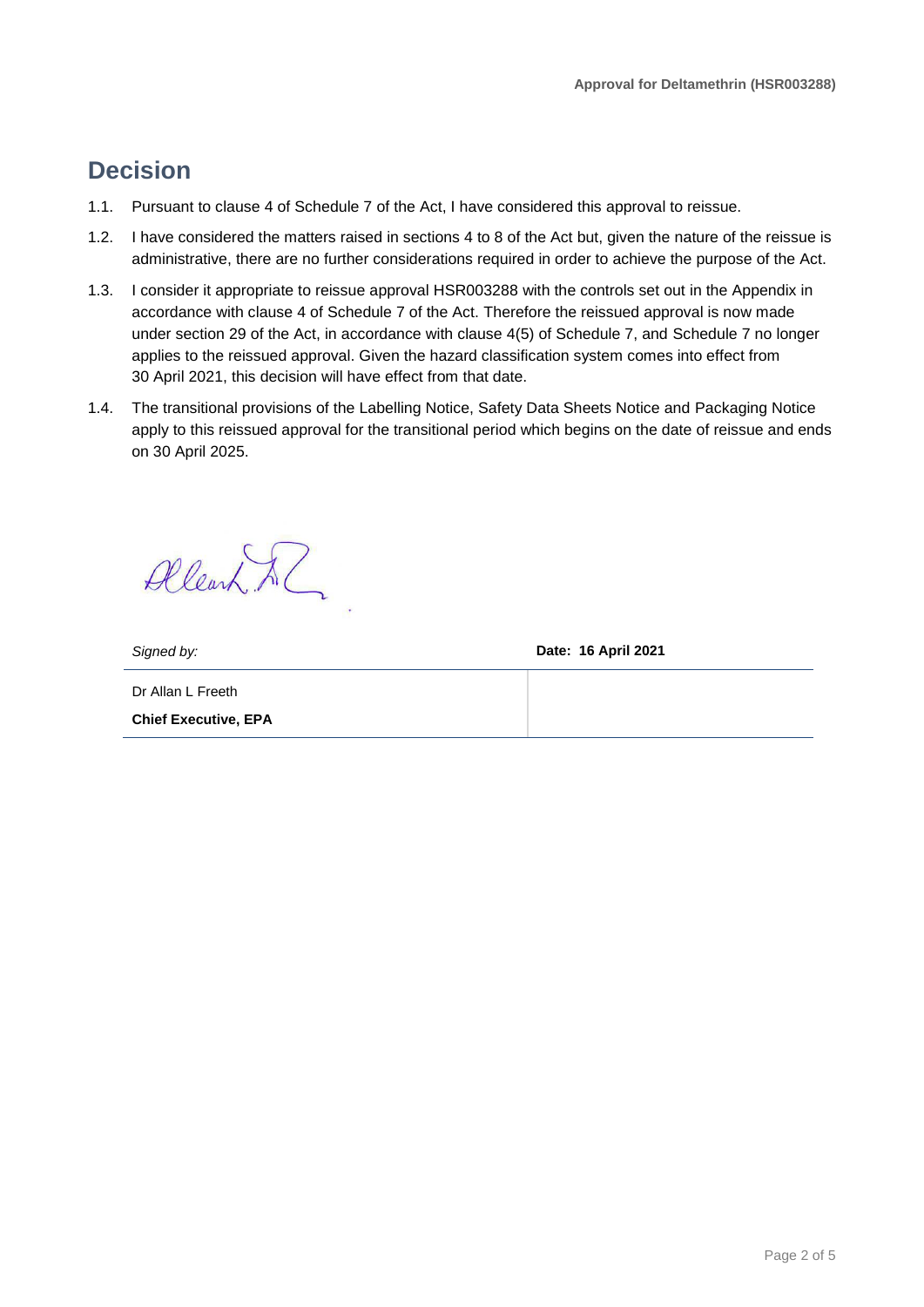## **Appendix: Controls applying to HSR003288**

#### **Hazardous substances and new organisms (HSNO) default controls**

| <b>Control</b><br>code | <b>EPA Notice</b>                                         | <b>Notice / Part description</b>                                                                      |
|------------------------|-----------------------------------------------------------|-------------------------------------------------------------------------------------------------------|
| <b>LAB</b>             | Labelling Notice 2017                                     | Requirements for labelling of hazardous substances                                                    |
| <b>PKG</b>             | Packaging Notice 2017                                     | Requirements for packaging of hazardous substances                                                    |
| <b>SDS</b>             | Safety Data Sheets Notice 2017                            | Requirements for safety data sheets for hazardous<br>substances                                       |
| <b>DIS</b>             | Disposal Notice 2017                                      | Requirements for disposing hazardous substances                                                       |
| HPC <sub>1</sub>       | <b>Hazardous Property Controls Notice</b><br>2017 Part 1  | <b>Preliminary provisions</b>                                                                         |
| HPC <sub>2</sub>       | <b>Hazardous Property Controls Notice</b><br>2017 Part 2  | Substances restricted to workplaces                                                                   |
| HPC <sub>3</sub>       | <b>Hazardous Property Controls Notice</b><br>2017 Part 3  | Requirements for hazardous substances in a place<br>other than a workplace                            |
| HPC4A                  | Hazardous Property Controls Notice<br>2017 Part 4A        | Substances that are hazardous to the environment: Site<br>and storage controls                        |
| HPC4B                  | <b>Hazardous Property Controls Notice</b><br>2017 Part 4B | Use of substances that are hazardous to the<br>environment                                            |
| HPC4C                  | <b>Hazardous Property Controls Notice</b><br>2017 Part 4C | <b>Qualifications required for application of substances</b><br>that are hazardous to the environment |

### **HSNO additional controls and modifications to controls**

| <b>Control</b><br><b>Description</b>                                                                                                                 | Varied /<br><b>Additional</b><br><b>Control</b> | <b>Control</b>                                                                                                                                                                                                                                                                                                                                                                                                                                                                                                                                        |
|------------------------------------------------------------------------------------------------------------------------------------------------------|-------------------------------------------------|-------------------------------------------------------------------------------------------------------------------------------------------------------------------------------------------------------------------------------------------------------------------------------------------------------------------------------------------------------------------------------------------------------------------------------------------------------------------------------------------------------------------------------------------------------|
| Active<br>ingredient<br>notification -<br>requirements<br>for<br>notification of<br>pesticide and<br>veterinary<br>medicine<br>active<br>ingredients | Additional<br>control                           | (1)<br>Any person who-<br>manufactures or imports into New Zealand this hazardous<br>(a)<br>substance, which that person has not previously manufactured or<br>imported on or before 1 July 2006; or<br>had previously manufactured or imported this hazardous<br>(b)<br>substance on or before 1 July 2006, but that person has since<br>modified the manufacturing process or changed the source of<br>manufacture for that hazardous substance.<br>must provide to the Authority in writing the information required by<br>subclauses (3) and (4). |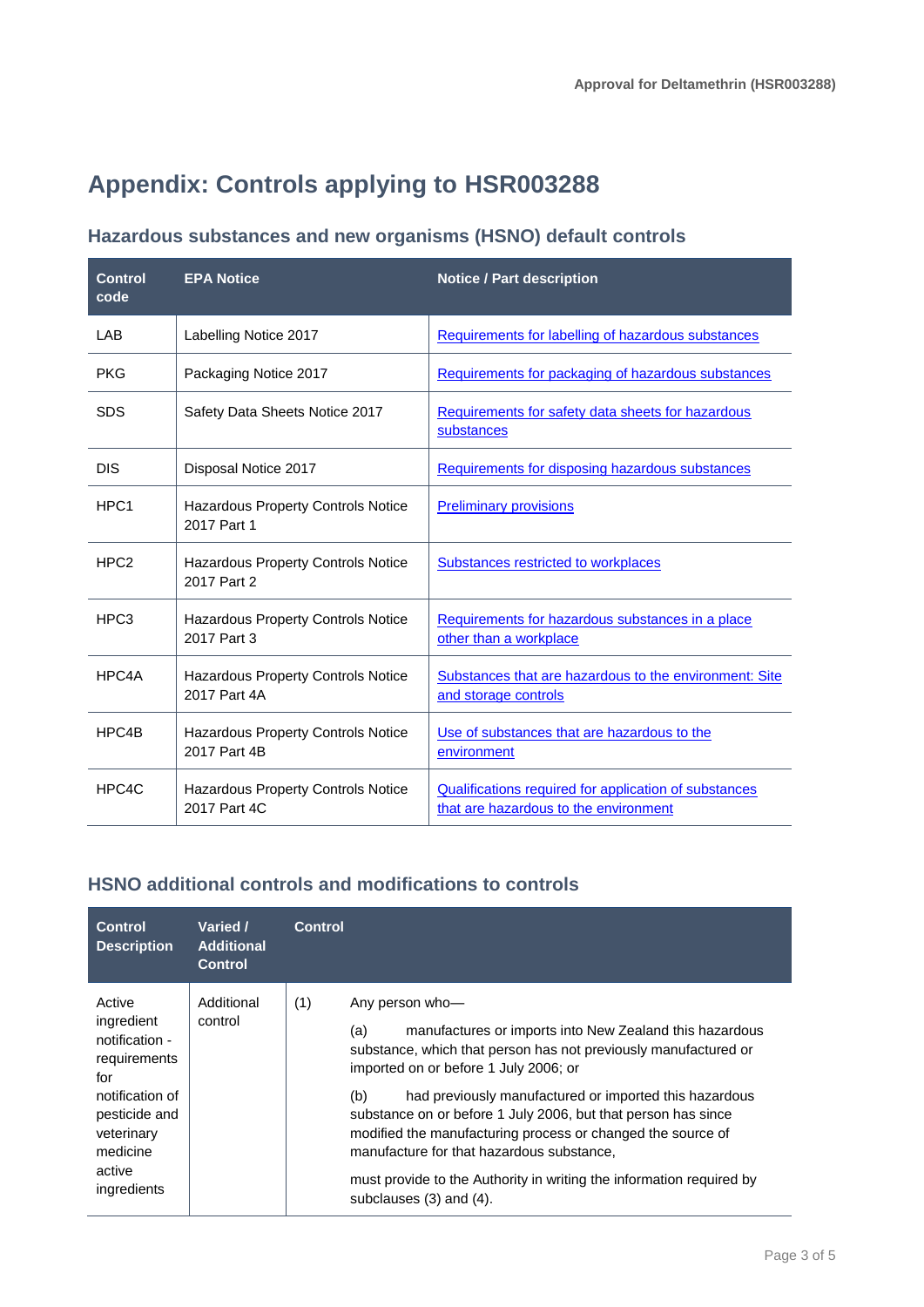| <b>Control</b><br><b>Description</b> | Varied /<br><b>Additional</b><br><b>Control</b> | <b>Control</b>  |                                                                                                                                                                                                                                                                                                                                                                               |
|--------------------------------------|-------------------------------------------------|-----------------|-------------------------------------------------------------------------------------------------------------------------------------------------------------------------------------------------------------------------------------------------------------------------------------------------------------------------------------------------------------------------------|
|                                      |                                                 | (2)             | The information required by subclause (1) must be provided-                                                                                                                                                                                                                                                                                                                   |
|                                      |                                                 |                 | in the case of a substance that is manufactured in New<br>(a)<br>Zealand prior to that substance being sold to another person or used<br>in accordance with clause 1 of Schedule 3; or                                                                                                                                                                                        |
|                                      |                                                 |                 | (b)<br>in the case of a substance that is imported into New<br>Zealand, prior to that substance being imported; and                                                                                                                                                                                                                                                           |
|                                      |                                                 |                 | (c)<br>in the case of a substance to which subclause $(1)(b)$<br>applies-                                                                                                                                                                                                                                                                                                     |
|                                      |                                                 |                 | (i)<br>each and every time the manufacturing process or<br>source of manufacture is changed; and                                                                                                                                                                                                                                                                              |
|                                      |                                                 |                 | (ii)<br>include equivalent information for the substance<br>that was produced by the manufacturing process before it<br>was modified, or supplied by the previous source of<br>manufacture, if such information has not previously been<br>provided to the Authority.                                                                                                         |
|                                      |                                                 | (3)             | The information to be provided is-                                                                                                                                                                                                                                                                                                                                            |
|                                      |                                                 |                 | the name and address of the manufacturer of the substance;<br>(a)                                                                                                                                                                                                                                                                                                             |
|                                      |                                                 |                 | (b)<br>the specification of the substance including either-                                                                                                                                                                                                                                                                                                                   |
|                                      |                                                 |                 | the full name, including relevant citation, of the<br>(i)<br>national and/or international standard(s) set by an<br>international scientific or regulatory body recognised by the<br>Authority with which the substance complies, and evidence<br>to support this; or                                                                                                         |
|                                      |                                                 |                 | the manufacturer's specifications including purity of<br>(ii)<br>the hazardous substance, isomeric ratio where applicable,<br>maximum impurity content and evidence to support these,<br>including details of analytical methods used. Where the<br>substance is produced at more than one manufacturing site,<br>this information must be provided for each site separately; |
|                                      |                                                 |                 | (c)<br>the identity of any impurity, its origin, and the nature of its<br>relationship to the active component-                                                                                                                                                                                                                                                               |
|                                      |                                                 |                 | (i)<br>in the case of this substance, when the impurity is<br>present at a concentration of 10 g/kg or more;                                                                                                                                                                                                                                                                  |
|                                      |                                                 |                 | (d)<br>the identity of any impurity that is known to be of<br>toxicological concern, its origin, and the nature of its relationship to<br>the active component-                                                                                                                                                                                                               |
|                                      |                                                 |                 | (i)<br>in the case of this substance, when the impurity is<br>present at a concentration of less than 10 g/kg.                                                                                                                                                                                                                                                                |
|                                      |                                                 | (4)<br>include- | Information on an impurity that is required under subclause (3) must                                                                                                                                                                                                                                                                                                          |
|                                      |                                                 |                 | its chemical name;<br>(a)                                                                                                                                                                                                                                                                                                                                                     |
|                                      |                                                 |                 | its Chemical Abstract Service Registry number (if available);<br>(b)<br>and                                                                                                                                                                                                                                                                                                   |